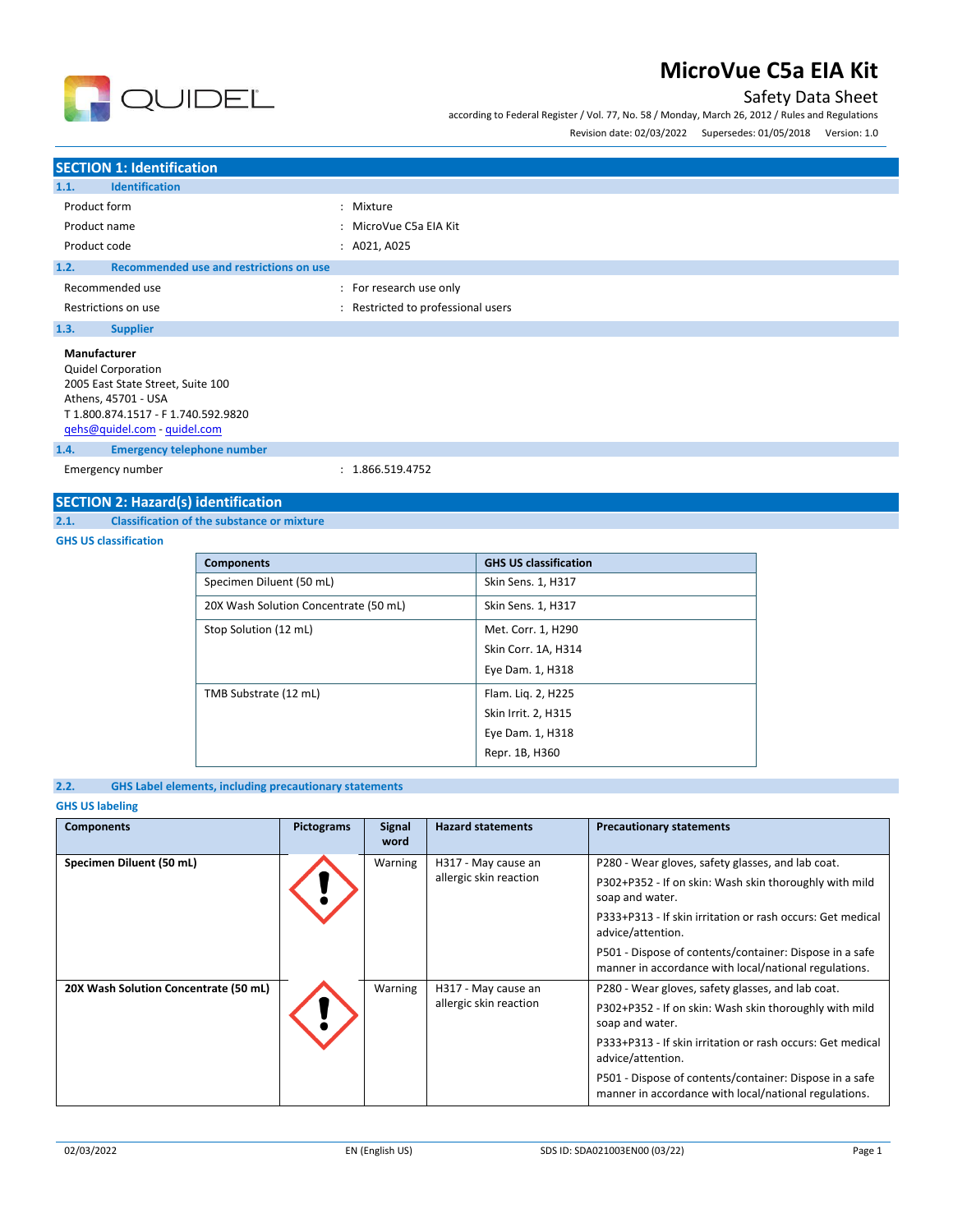

## Safety Data Sheet

according to Federal Register / Vol. 77, No. 58 / Monday, March 26, 2012 / Rules and Regulations Revision date: 02/03/2022 Supersedes: 01/05/2018 Version: 1.0

| Stop Solution (12 mL) | Danger | H290 - May be corrosive to<br>metals<br>H314 - Causes severe skin<br>burns and eye damage<br>H318 - Causes serious eye<br>damage                                          | P261- Avoid breathing mist, spray.<br>P280 - Wear gloves, safety glasses, and lab coat.<br>P304+P340 - If inhaled: Remove person to fresh air and<br>keep comfortable for breathing.<br>P305+P351+P338 - IF IN EYES: Rinse cautiously with<br>water for several minutes. Remove contact lenses, if<br>present and easy to do. Continue rinsing.<br>P321 - Specific treatment: Seek medical attention if ill<br>effect develops.<br>P501 - Dispose of contents/container: Dispose in a safe<br>manner in accordance with local/national regulations.                                                                                                                                                               |
|-----------------------|--------|---------------------------------------------------------------------------------------------------------------------------------------------------------------------------|-------------------------------------------------------------------------------------------------------------------------------------------------------------------------------------------------------------------------------------------------------------------------------------------------------------------------------------------------------------------------------------------------------------------------------------------------------------------------------------------------------------------------------------------------------------------------------------------------------------------------------------------------------------------------------------------------------------------|
| TMB Substrate (12 mL) | Danger | H225 - Highly flammable<br>liquid and vapor<br>H315 - Causes skin irritation<br>H318 - Causes serious eye<br>damage<br>H360 - May damage fertility<br>or the unborn child | P264 - Wash hands thoroughly after handling.<br>P280 - Wear gloves, safety glasses, and lab coat.<br>P302+P352 - If on skin: Wash skin thoroughly with mild<br>soap and water.<br>P304+P340 - IF INHALED: Remove person to fresh air<br>and keep comfortable for breathing.<br>P305+P351+P338 - IF IN EYES: Rinse cautiously with<br>water for several minutes. Remove contact lenses, if<br>present and easy to do. Continue rinsing.<br>P332+P313 - If skin irritation occurs: Get medical<br>advice/attention.<br>P337+P313 - If eye irritation persists: Get medical<br>advice/attention.<br>P501 - Dispose of contents/container: Dispose in a safe<br>manner in accordance with local/national regulations. |

| <b>Name</b>                                                             | <b>Chemical name</b>                                                                                                                                   | CAS#          | %        | <b>GHS US classification</b>                                                                                                                                                                 |
|-------------------------------------------------------------------------|--------------------------------------------------------------------------------------------------------------------------------------------------------|---------------|----------|----------------------------------------------------------------------------------------------------------------------------------------------------------------------------------------------|
| 1. Specimen Diluent (50 mL)<br>2. 20X Wash Solution Concentrate (50 mL) | Mixture for ProClin 300:<br>5-chloro-2-methyl-2H-isothiazol-3-one<br>[EC no. 247-500-7] and 2-methyl-2H -<br>isothiazol-3-one [EC no. 220-239-6] (3:1) | 55965-84-9    | 0.035    | Acute Tox. 3 (Oral), H301<br>Acute Tox. 3 (Dermal), H311<br>Acute Tox. 3 (Inhalation), H331<br>Skin Corr. 1B, H314<br>Skin Sens. 1, H317<br>Aquatic Acute 1, H400<br>Aquatic Chronic 1, H410 |
| Stop Solution (12 mL)                                                   | hydrochloric acid  %                                                                                                                                   | 7647-01-0     | $1 - 5$  | Met. Corr. 1, H290<br>Skin Corr. 1, H314<br>Eye Dam. 1, H318<br>STOT SE 3, H335                                                                                                              |
| TMB Substrate (12 mL)                                                   | 1-ethylpyrrolidin-2-one                                                                                                                                | 2687-91-4     | $1 - 5$  | Flam. Liq. 4, H227<br>Eye Dam. 1, H318<br>Repr. 1B, H360                                                                                                                                     |
|                                                                         | 1-methyl-2-pyrrolidone                                                                                                                                 | 872-50-4      | $1 - 10$ | Flam. Lig. 4, H227<br>Skin Irrit. 2, H315<br>Eye Irrit. 2, H319<br>Repr. 1B, H360<br>STOT SE 3, H335                                                                                         |
|                                                                         | acetone                                                                                                                                                | $67 - 64 - 1$ | $1 - 10$ | Flam. Liq. 2, H225<br>Eye Irrit. 2A, H319<br>STOT SE 3, H336                                                                                                                                 |

Full text of hazard classes and H-statements : see section 16

|      | <b>SECTION 4: First-aid measures</b>     |                                                                                          |
|------|------------------------------------------|------------------------------------------------------------------------------------------|
| 4.1. | <b>Description of first aid measures</b> |                                                                                          |
|      | First-aid measures general               | : IF exposed or concerned: Get medical advice/attention.                                 |
|      | First-aid measures after inhalation      | : Remove person to fresh air and keep comfortable for breathing.                         |
|      | First-aid measures after skin contact    | : Rinse skin with water/shower. If skin irritation occurs: Get medical advice/attention. |
|      |                                          |                                                                                          |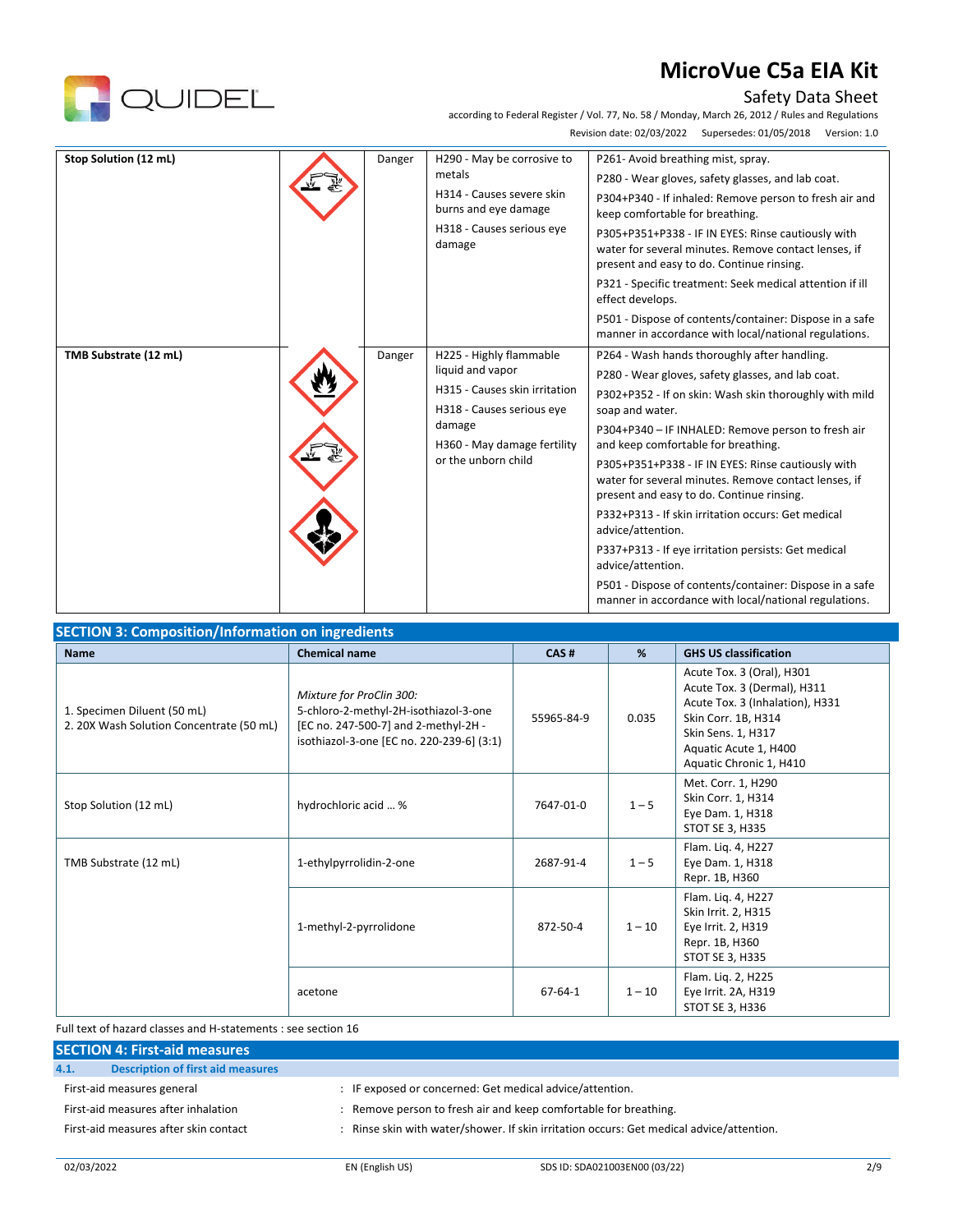

**R** QUIDEL

according to Federal Register / Vol. 77, No. 58 / Monday, March 26, 2012 / Rules and Regulations

|                                                                                             | Revision date: 02/03/2022 Supersedes: 01/05/2018 Version: 1.0                                                                                                                                                                   |
|---------------------------------------------------------------------------------------------|---------------------------------------------------------------------------------------------------------------------------------------------------------------------------------------------------------------------------------|
| First-aid measures after eye contact                                                        | : Rinse cautiously with water for several minutes. Remove contact lenses, if present and easy to do.<br>Continue rinsing. Call a physician immediately.                                                                         |
| First-aid measures after ingestion                                                          | : Call a poison center or a doctor if you feel unwell.                                                                                                                                                                          |
| 4.2.<br>Most important symptoms and effects (acute and delayed)                             |                                                                                                                                                                                                                                 |
| Symptoms/effects after skin contact                                                         | : Irritation.                                                                                                                                                                                                                   |
| Symptoms/effects after eye contact                                                          | : Serious damage to eyes.                                                                                                                                                                                                       |
| Immediate medical attention and special treatment, : Treat symptomatically.<br>if necessary |                                                                                                                                                                                                                                 |
| <b>SECTION 5: Fire-fighting measures</b>                                                    |                                                                                                                                                                                                                                 |
| 5.1.<br>Suitable (and unsuitable) extinguishing media                                       |                                                                                                                                                                                                                                 |
| Suitable extinguishing media                                                                | : Water spray. Dry powder. Foam. Carbon dioxide.                                                                                                                                                                                |
| 5.2.<br>Specific hazards arising from the chemical                                          |                                                                                                                                                                                                                                 |
| Fire hazard                                                                                 | : Highly flammable liquid and vapor.                                                                                                                                                                                            |
| 5.3.<br>Special protective equipment and precautions for fire-fighters                      |                                                                                                                                                                                                                                 |
| Protection during firefighting                                                              | : Do not attempt to take action without suitable protective equipment. Self-contained breathing<br>apparatus. Complete protective clothing.                                                                                     |
| <b>SECTION 6: Accidental release measures</b>                                               |                                                                                                                                                                                                                                 |
| 6.1.<br>Personal precautions, protective equipment and emergency procedures                 |                                                                                                                                                                                                                                 |
| 6.1.1.<br>For non-emergency personnel                                                       |                                                                                                                                                                                                                                 |
| <b>Emergency procedures</b>                                                                 | No open flames, no sparks, and no smoking. Only qualified personnel equipped with suitable protective<br>equipment may intervene.                                                                                               |
| 6.1.2.<br>For emergency responders                                                          |                                                                                                                                                                                                                                 |
| Protective equipment                                                                        | Do not attempt to take action without suitable protective equipment. For further information refer to<br>section 8: "Exposure controls/personal protection".                                                                    |
| 6.2.<br><b>Environmental precautions</b>                                                    |                                                                                                                                                                                                                                 |
| <b>Environmental precautions</b>                                                            | : Avoid release to the environment. Notify authorities if product enters sewers or public waters.                                                                                                                               |
| 6.3.<br>Methods and material for containment and cleaning up                                |                                                                                                                                                                                                                                 |
| Methods for cleaning up                                                                     | : Take up liquid spill into absorbent material. Notify authorities if product enters sewers or public waters.                                                                                                                   |
| Other information                                                                           | : Dispose of materials or solid residues at an authorized site.                                                                                                                                                                 |
| Reference to other sections                                                                 | : For further information refer to section 13.                                                                                                                                                                                  |
| <b>SECTION 7: Handling and storage</b>                                                      |                                                                                                                                                                                                                                 |
| <b>Precautions for safe handling</b><br>7.1.                                                |                                                                                                                                                                                                                                 |
| Precautions for safe handling                                                               | Ensure good ventilation of the work station. Wear personal protective equipment. Do not handle until<br>all safety precautions have been read and understood. Avoid contact with skin and eyes. Avoid<br>breathing mist, spray. |
| Hygiene measures                                                                            | : Do not eat, drink or smoke when using this product. Always wash hands after handling the product.                                                                                                                             |
| Conditions for safe storage, including any incompatibilities<br>7.2.                        |                                                                                                                                                                                                                                 |
| <b>Technical measures</b>                                                                   | : Ground/bond container and receiving equipment.                                                                                                                                                                                |
| Storage conditions                                                                          | : Store in a well-ventilated place. Keep cool. Keep container tightly closed. Store in corrosive resistant<br>container with a resistant inner liner. Keep only in original container. Store locked up.                         |
| Incompatible materials                                                                      | : Metals.                                                                                                                                                                                                                       |

# **SECTION 8: Exposure controls/personal protection**<br>8.1. Control parameters

**8.1. Control parameters**

| hydrochloric acid  % (7647-01-0) |                                |                          |
|----------------------------------|--------------------------------|--------------------------|
| <b>OSHA</b>                      | OSHA PEL C                     | 7 mg/m <sup>3</sup>      |
| OSHA                             | OSHA PEL C [ppm]               | 5 ppm                    |
| OSHA                             | Regulatory reference (US-OSHA) | OSHA Annotated Table Z-1 |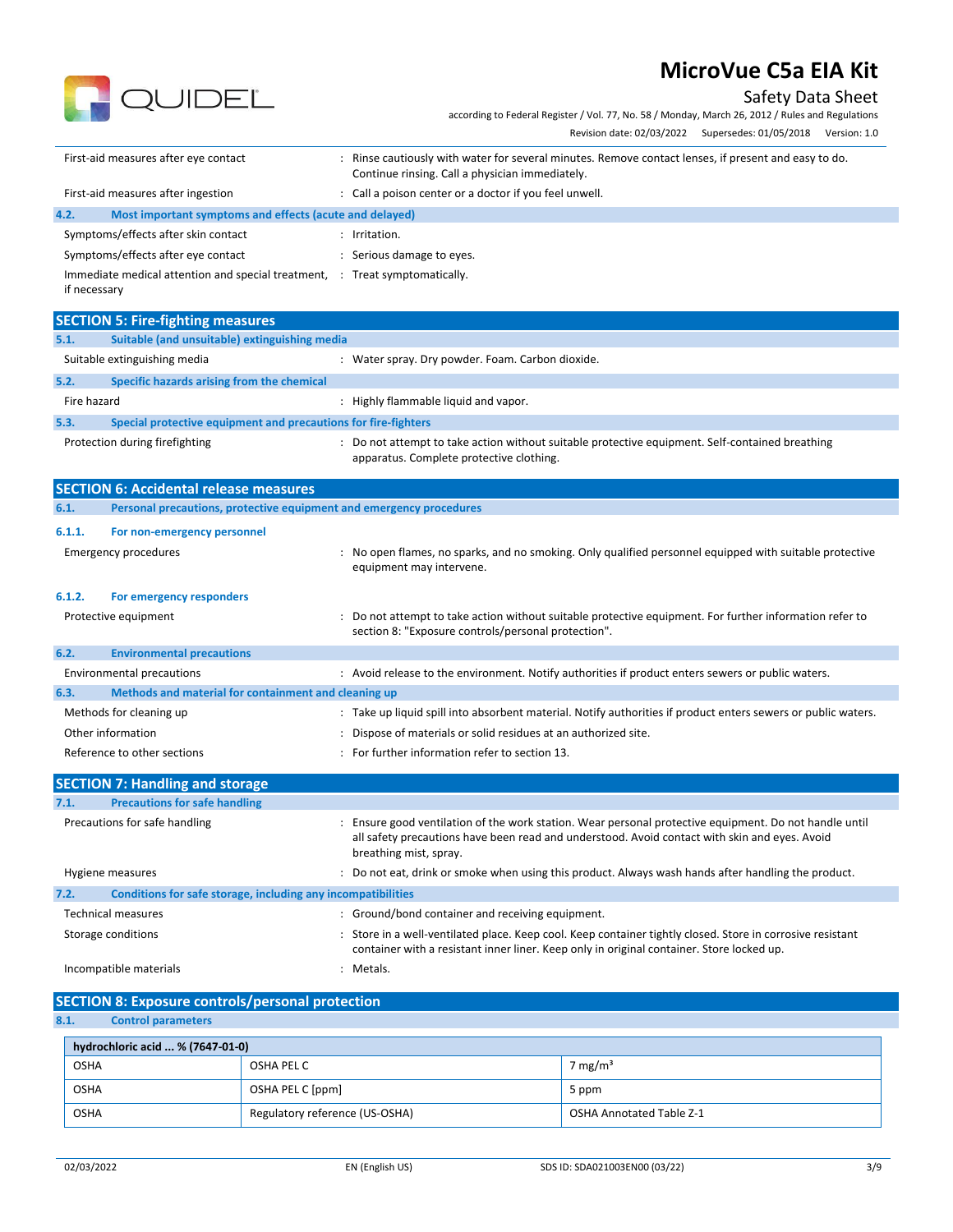

## Safety Data Sheet

according to Federal Register / Vol. 77, No. 58 / Monday, March 26, 2012 / Rules and Regulations

Revision date: 02/03/2022 Supersedes: 01/05/2018 Version: 1.0

| acetone (67-64-1)                                                                                                                   |                      |           |  |
|-------------------------------------------------------------------------------------------------------------------------------------|----------------------|-----------|--|
| ACGIH                                                                                                                               | ACGIH OEL TWA [ppm]  | $250$ ppm |  |
| ACGIH                                                                                                                               | ACGIH OEL STEL [ppm] | 500 ppm   |  |
| 1-methyl-2-pyrrolidone (872-50-4)                                                                                                   |                      |           |  |
| 100 mg/l Parameter: 5-Hydroxy-N-methyl-2-pyrrolidone -<br><b>ACGIH</b><br><b>BEI</b><br>Medium: urine - Sampling time: End of shift |                      |           |  |
| Annropriate engineering controls<br>R. 2.                                                                                           |                      |           |  |

### **8.2. Appropriate engineering controls**

Appropriate engineering controls in the station of the work station.

Environmental exposure controls  $\cdot$  : Avoid release to the environment.

### **8.3. Individual protection measures/Personal protective equipment**

#### **Materials for protective clothing:**

Lab coat

**Hand protection:**

Protective gloves

#### **Eye protection:**

Safety glasses

### **Skin and body protection:**

Wear suitable protective clothing

### **Respiratory protection:**

Wear respiratory protection.

#### **Personal protective equipment symbol(s):**



#### **Other information:**

Do not eat, drink or smoke when using this product.

| <b>SECTION 9: Physical and chemical properties</b>            |                        |  |
|---------------------------------------------------------------|------------------------|--|
| Information on basic physical and chemical properties<br>9.1. |                        |  |
| Physical state                                                | : Liquid               |  |
| Color                                                         | : No data available    |  |
| Odor                                                          | : No data available    |  |
| Odor threshold                                                | : No data available    |  |
| pH                                                            | : Stop Solution, pH <1 |  |
| Melting point                                                 | : Not applicable       |  |
| Freezing point                                                | : No data available    |  |
| Boiling point                                                 | : No data available    |  |
| Flash point                                                   | : No data available    |  |
| Relative evaporation rate (butyl acetate=1)                   | : No data available    |  |
| Flammability (solid, gas)                                     | : Not applicable.      |  |
| Vapor pressure                                                | : No data available    |  |
| Relative vapor density at 20 °C                               | : No data available    |  |
| Relative density                                              | : No data available    |  |
| Solubility                                                    | : No data available    |  |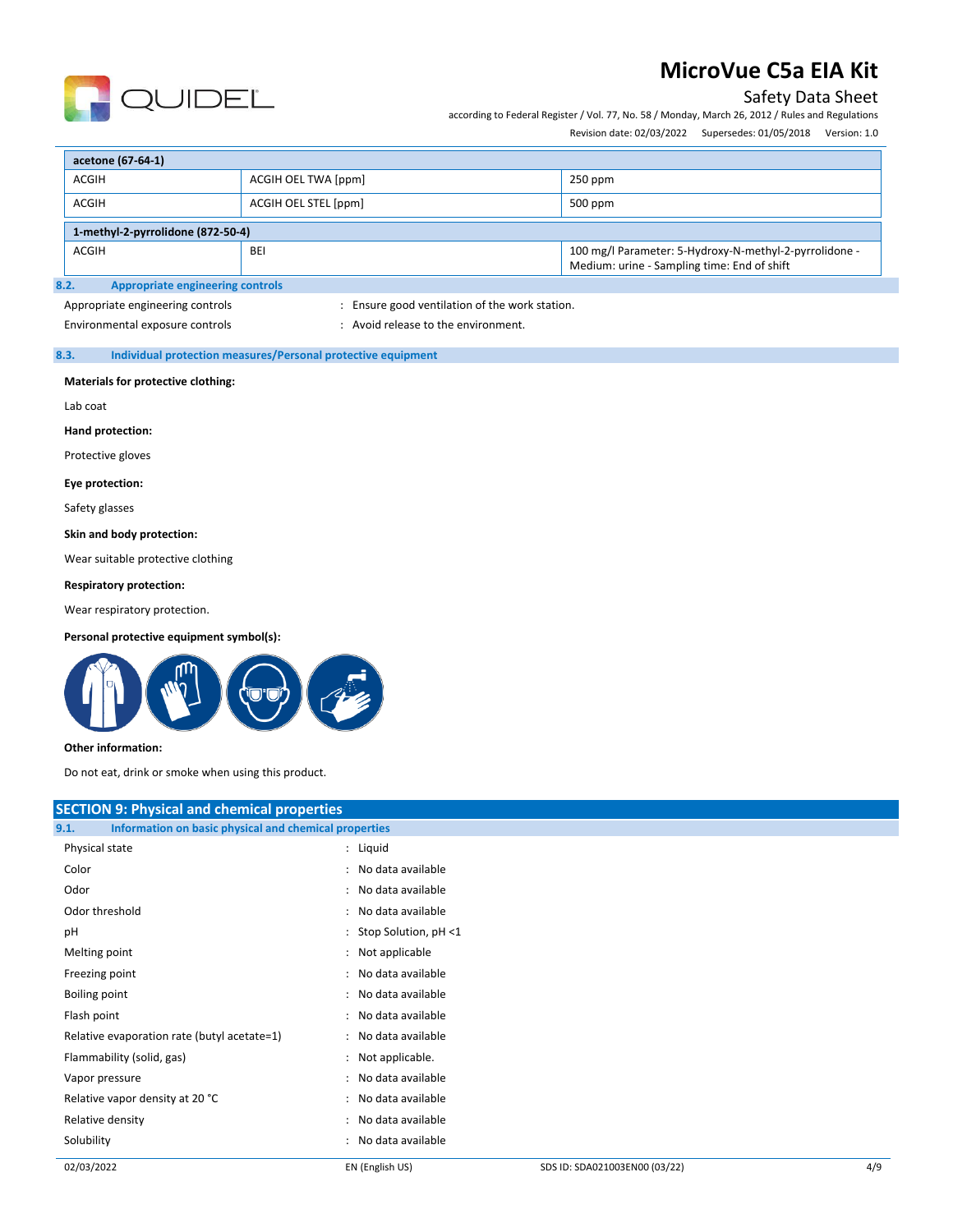

Safety Data Sheet

according to Federal Register / Vol. 77, No. 58 / Monday, March 26, 2012 / Rules and Regulations Revision date: 02/03/2022 Supersedes: 01/05/2018 Version: 1.0

| Revision date: 02/03/2022 | Supersedes: 01/05/2018 | version: 1.0 |
|---------------------------|------------------------|--------------|
|                           |                        |              |

| Partition coefficient n-octanol/water (Log Pow) | : No data available    |
|-------------------------------------------------|------------------------|
| Auto-ignition temperature                       | No data available<br>÷ |
| Decomposition temperature                       | : No data available    |
| No data available Viscosity, kinematic          | : No data available    |
| Viscosity, dynamic                              | No data available      |
| <b>Explosion limits</b>                         | : No data available    |
| <b>Explosive properties</b>                     | : No data available    |
| Oxidizing properties                            | : No data available    |
|                                                 |                        |

**9.2. Other information** No additional information available

02/03/2022 EN (English US) SDS ID: SDA021003EN00 (03/22) 5/9 **SECTION 10: Stability and reactivity 10.1. Reactivity** Highly flammable liquid and vapor. **10.2. Chemical stability** Stable under normal conditions. **10.3. Possibility of hazardous reactions** No dangerous reactions known under normal conditions of use. **10.4. Conditions to avoid** Avoid contact with hot surfaces. Heat. No flames, no sparks. Eliminate all sources of ignition. **10.5. Incompatible materials** metals. **10.6. Hazardous decomposition products** Under normal conditions of storage and use, hazardous decomposition products should not be produced. **SECTION 11: Toxicological information** Acute toxicity (oral) **Example 20** and the control of the Not classified Acute toxicity (dermal) **Acute toxicity** (dermal) **Not** classified Acute toxicity (inhalation) : Not classified **mixture of: 5-chloro-2-methyl-2H-isothiazol-3-one [EC no. 247-500-7] and 2-methyl-2H -isothiazol-3-one [EC no. 220-239-6] (3:1) (55965-84-9)** LD50 oral rat **1200 cm 2010 cm 2010 cm 33 mg/kg (Rat, Literature study)** ATE US (oral) and the state of the state of the S3 mg/kg body weight ATE US (dermal) and the state of the state of the state of 300 mg/kg body weight ATE US (gases) 200 ppmV/4h ATE US (vapors) 3 mg/l/4h ATE US (dust, mist) and a control of the US (dust, mist) and a control of the US (dust, mist) **1-ethylpyrrolidin-2-one (2687-91-4)** LD50 oral rat 13200 mg/kg body weight (Equivalent or similar to OECD 401, Rat, Male / female, Experimental value, Oral) LD50 dermal rat experimental > 2000 mg/kg body weight (OECD 402: Acute Dermal Toxicity, 24 h, Rat, Male / female, Experimental value, Dermal) LC50 Inhalation - Rat **1980 12:30 Teleconomia 12:30 State Inhalation** Toxicity, 4 h, Rat, Male / female, Experimental value, Inhalation (aerosol)) ATE US (oral) **ATE US** (oral) **3200** mg/kg body weight **acetone (67-64-1)** LD50 oral rat the state of the 5800 mg/kg (Equivalent or similar to OECD 401, Rat, Female, Experimental value) LD50 dermal rabbit 20000 mg/kg (Equivalent or similar to OECD 402, Rabbit, Male, Experimental value) LC50 Inhalation - Rat 1990 10 mm and 100 mm and 100 mm and 100 mm and 100 mm and 100 mm and 100 mm and 100 mm a ATE US (oral) and the state of the state of the S800 mg/kg body weight ATE US (dermal) 20000 mg/kg body weight ATE US (vapors) 26 mg/l/4h ATE US (dust, mist) 76 mg/l/4h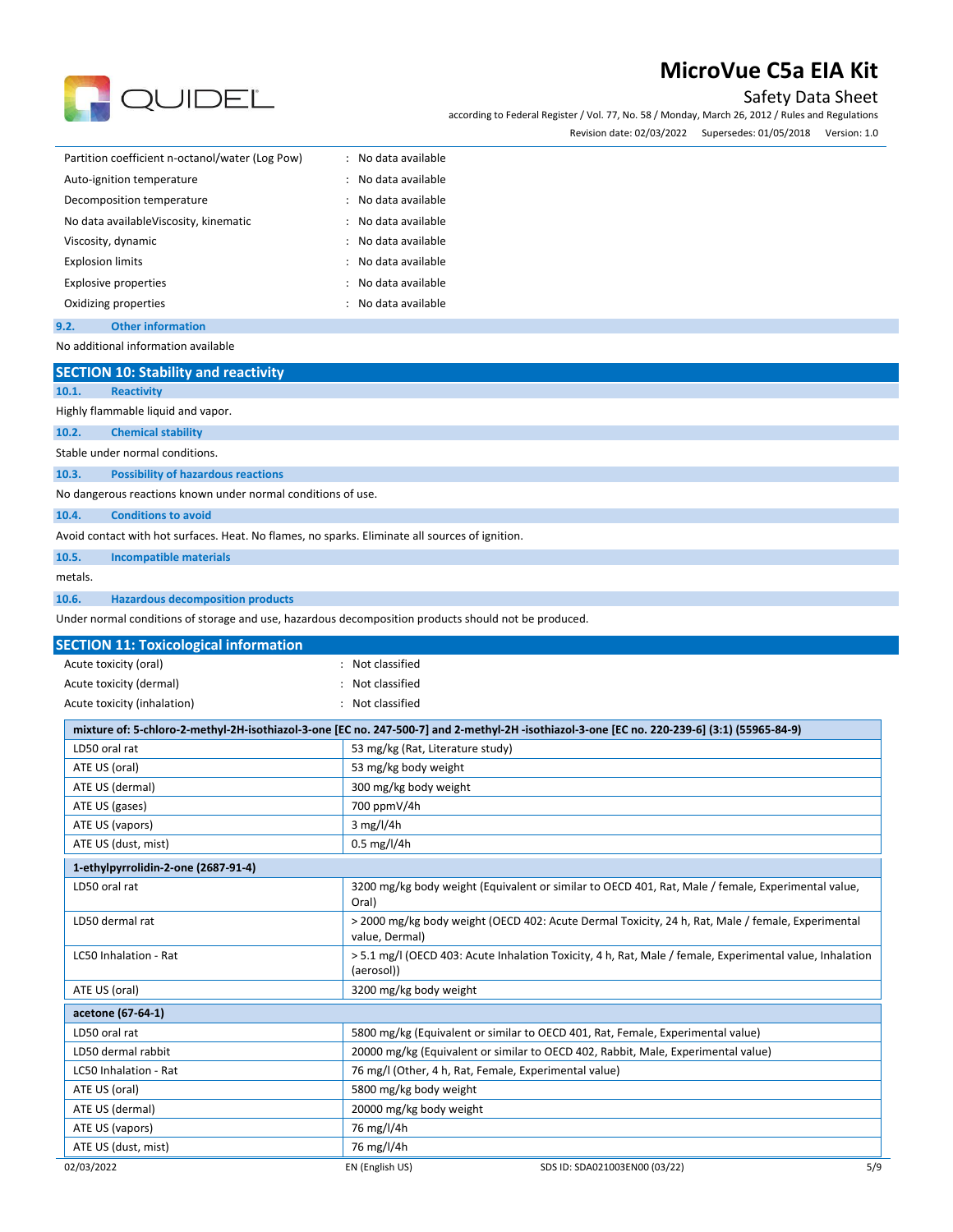

Safety Data Sheet

according to Federal Register / Vol. 77, No. 58 / Monday, March 26, 2012 / Rules and Regulations

Revision date: 02/03/2022 Supersedes: 01/05/2018 Version: 1.0

| 1-methyl-2-pyrrolidone (872-50-4)         |                                                                                                                                                        |
|-------------------------------------------|--------------------------------------------------------------------------------------------------------------------------------------------------------|
| LD50 oral rat                             | 4150 mg/kg body weight (Equivalent or similar to OECD 401, Rat, Male / female, Experimental value,<br>Oral, $14 \text{ day}(s)$                        |
| LD50 dermal rat                           | > 5000 mg/kg body weight (Equivalent or similar to OECD 402, 24 h, Rat, Male / female, Experimental<br>value, Dermal, 14 day(s))                       |
| LC50 Inhalation - Rat                     | > 5.1 mg/l air (OECD 403: Acute Inhalation Toxicity, 4 h, Rat, Male / female, Experimental value,<br>Inhalation (aerosol), $14 \text{ day(s)}$ )       |
| ATE US (oral)                             | 4150 mg/kg body weight                                                                                                                                 |
| Skin corrosion/irritation                 | : Causes skin irritation.                                                                                                                              |
| Serious eye damage/irritation             | : Causes serious eye damage.                                                                                                                           |
| Respiratory or skin sensitization         | Not classified                                                                                                                                         |
| Germ cell mutagenicity                    | Not classified                                                                                                                                         |
| Carcinogenicity                           | : Not classified                                                                                                                                       |
| hydrochloric acid  % (7647-01-0)          |                                                                                                                                                        |
| IARC group                                | 3 - Not classifiable                                                                                                                                   |
| Reproductive toxicity                     | : May damage fertility or the unborn child.                                                                                                            |
| STOT-single exposure                      | : Not classified                                                                                                                                       |
| hydrochloric acid  % (7647-01-0)          |                                                                                                                                                        |
| STOT-single exposure                      | May cause respiratory irritation.                                                                                                                      |
| acetone (67-64-1)                         |                                                                                                                                                        |
| STOT-single exposure                      | May cause drowsiness or dizziness.                                                                                                                     |
| 1-methyl-2-pyrrolidone (872-50-4)         |                                                                                                                                                        |
| STOT-single exposure                      | May cause respiratory irritation.                                                                                                                      |
| STOT-repeated exposure                    | Not classified                                                                                                                                         |
| Aspiration hazard                         | Not classified                                                                                                                                         |
| Viscosity, kinematic                      | No data available                                                                                                                                      |
| Symptoms/effects after skin contact       | Irritation.                                                                                                                                            |
| Symptoms/effects after eye contact        | : Serious damage to eyes.                                                                                                                              |
| <b>SECTION 12: Ecological information</b> |                                                                                                                                                        |
| 12.1.<br><b>Toxicity</b>                  |                                                                                                                                                        |
| Ecology - general                         | The product is not considered harmful to aquatic organisms or to cause long-term adverse effects in the<br>environment.                                |
|                                           | mixture of: 5-chloro-2-methyl-2H-isothiazol-3-one [EC no. 247-500-7] and 2-methyl-2H -isothiazol-3-one [EC no. 220-239-6] (3:1) (55965-84-9)           |
| LC50 - Fish [1]                           | 0.28 mg/l (96 h, Lepomis macrochirus, Literature)                                                                                                      |
| EC50 - Crustacea [1]                      | 0.16 mg/l (48 h, Daphnia magna, Literature)                                                                                                            |
| 1-ethylpyrrolidin-2-one (2687-91-4)       |                                                                                                                                                        |
| LC50 - Fish [1]                           | > 465 mg/l (OECD 203: Fish, Acute Toxicity Test, 96 h, Brachydanio rerio, Static system, Fresh water,<br>Experimental value, Nominal concentration)    |
| EC50 - Crustacea [1]                      | > 104 mg/l (OECD 202: Daphnia sp. Acute Immobilisation Test, 48 h, Daphnia magna, Static system,<br>Fresh water, Experimental value, Locomotor effect) |
| acetone (67-64-1)                         |                                                                                                                                                        |
| LC50 - Fish [1]                           | 5540 mg/l (EU Method C.1, 96 h, Salmo gairdneri, Static system, Fresh water, Experimental value)                                                       |
| 1-methyl-2-pyrrolidone (872-50-4)         |                                                                                                                                                        |
| LC50 - Fish [1]                           | > 500 mg/l (96 h, Oncorhynchus mykiss, Static system, Fresh water, Experimental value)                                                                 |
| EC50 - Crustacea [1]                      | 1107 mg/l (EPA 660/3 - 75/009, 96 h, Palaemonetes vulgaris, Static system, Salt water, Experimental<br>value)                                          |
| EC50 - Crustacea [2]                      | > 1000 mg/l (DIN 38412-11, 24 h, Daphnia magna, Static system, Fresh water, Experimental value)                                                        |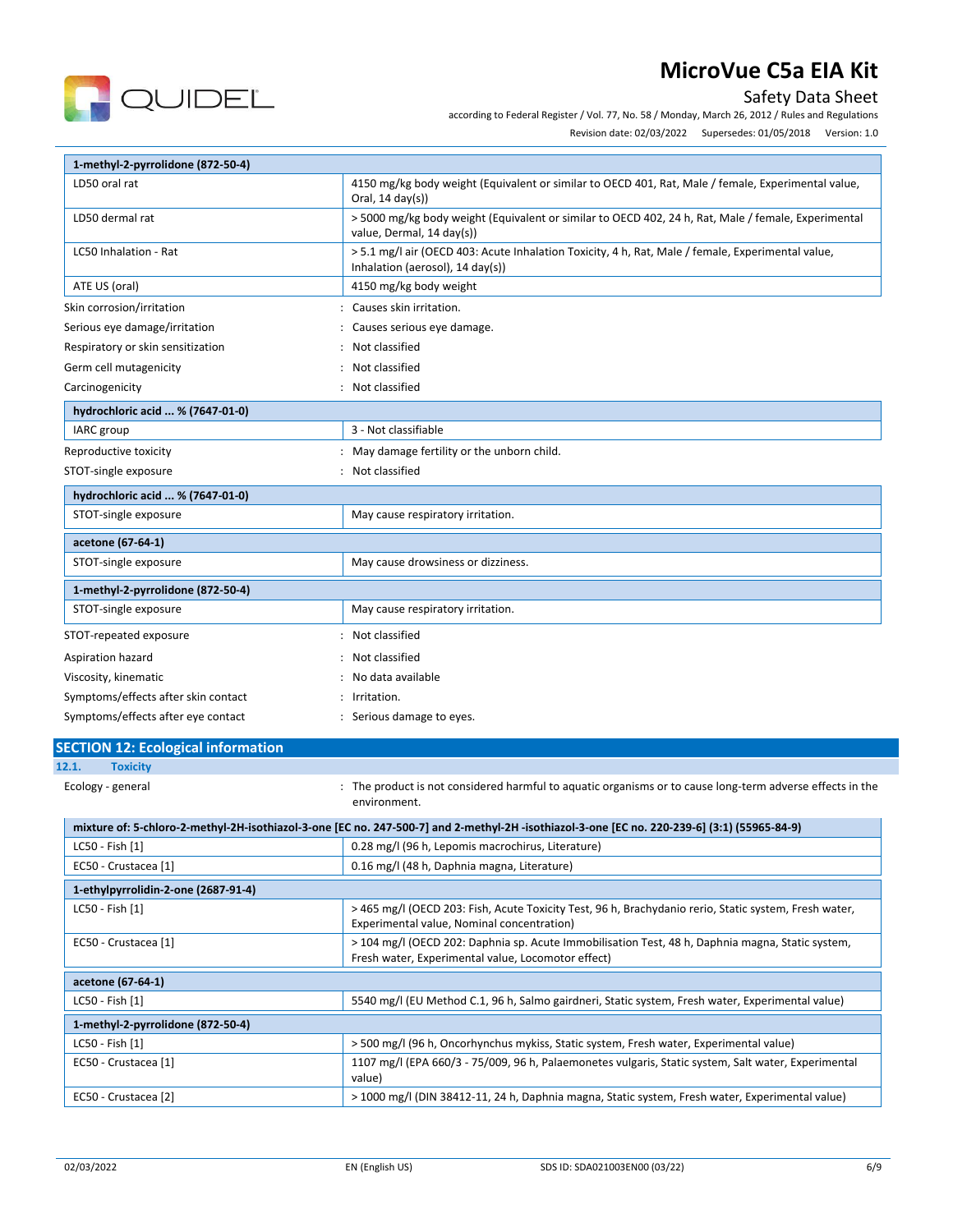

Safety Data Sheet according to Federal Register / Vol. 77, No. 58 / Monday, March 26, 2012 / Rules and Regulations

|  | Revision date: 02/03/2022 |  | Supersedes: 01/05/2018    Version: 1.0 |
|--|---------------------------|--|----------------------------------------|
|  |                           |  |                                        |

|                                                               | mixture of: 5-chloro-2-methyl-2H-isothiazol-3-one [EC no. 247-500-7] and 2-methyl-2H-isothiazol-3-one [EC no. 220-239-6] (3:1) (55965-84-9) |  |  |
|---------------------------------------------------------------|---------------------------------------------------------------------------------------------------------------------------------------------|--|--|
| Biochemical oxygen demand (BOD)                               | Not applicable                                                                                                                              |  |  |
| Chemical oxygen demand (COD)                                  | Not applicable                                                                                                                              |  |  |
| ThOD                                                          | Not applicable                                                                                                                              |  |  |
| BOD (% of ThOD)                                               | Not applicable                                                                                                                              |  |  |
| hydrochloric acid  % (7647-01-0)                              |                                                                                                                                             |  |  |
| Persistence and degradability                                 | Biodegradability: not applicable.                                                                                                           |  |  |
| 1-ethylpyrrolidin-2-one (2687-91-4)                           |                                                                                                                                             |  |  |
| Persistence and degradability                                 | Readily biodegradable in water.                                                                                                             |  |  |
| acetone (67-64-1)                                             |                                                                                                                                             |  |  |
| Persistence and degradability                                 | Biodegradable in the soil. Biodegradable in the soil under anaerobic conditions. Readily biodegradable<br>in water.                         |  |  |
| Biochemical oxygen demand (BOD)                               | 1.43 g $O_2/g$ substance                                                                                                                    |  |  |
| Chemical oxygen demand (COD)                                  | 1.92 g $O_2/g$ substance                                                                                                                    |  |  |
| ThOD                                                          | 2.2 $g O2/g$ substance                                                                                                                      |  |  |
| BOD (% of ThOD)                                               | 0.872 (20 day(s), Literature study)                                                                                                         |  |  |
| 1-methyl-2-pyrrolidone (872-50-4)                             |                                                                                                                                             |  |  |
| Persistence and degradability                                 | Biodegradable in the soil. Readily biodegradable in water.                                                                                  |  |  |
| Biochemical oxygen demand (BOD)                               | 1.07 g $O_2/g$ substance                                                                                                                    |  |  |
| Chemical oxygen demand (COD)                                  | 1.56 g $O_2/g$ substance                                                                                                                    |  |  |
| ThOD                                                          | 1.9 g $O_2/g$ substance                                                                                                                     |  |  |
| BOD (% of ThOD)                                               | 0.56                                                                                                                                        |  |  |
| 12.3.<br><b>Bioaccumulative potential</b>                     |                                                                                                                                             |  |  |
|                                                               | mixture of: 5-chloro-2-methyl-2H-isothiazol-3-one [EC no. 247-500-7] and 2-methyl-2H-isothiazol-3-one [EC no. 220-239-6] (3:1) (55965-84-9) |  |  |
| Bioaccumulative potential                                     | Not established.                                                                                                                            |  |  |
| hydrochloric acid  % (7647-01-0)                              |                                                                                                                                             |  |  |
| Bioaccumulative potential                                     | Does not contain bioaccumulative component(s).                                                                                              |  |  |
| 1-ethylpyrrolidin-2-one (2687-91-4)                           |                                                                                                                                             |  |  |
| Partition coefficient n-octanol/water (Log Pow)               | -0.2 (Experimental value, EU Method A.8: Partition Coefficient, 23 °C)                                                                      |  |  |
| Bioaccumulative potential                                     | Not bioaccumulative.                                                                                                                        |  |  |
| acetone (67-64-1)                                             |                                                                                                                                             |  |  |
| BCF - Fish [1]                                                | 0.69 (Pisces)                                                                                                                               |  |  |
| BCF - Other aquatic organisms [1]                             | 3 (BCFWIN, Calculated value)                                                                                                                |  |  |
| Partition coefficient n-octanol/water (Log Pow)               | -0.24 (Test data)                                                                                                                           |  |  |
| Bioaccumulative potential                                     | Not bioaccumulative.                                                                                                                        |  |  |
| 1-methyl-2-pyrrolidone (872-50-4)                             |                                                                                                                                             |  |  |
| BCF - Other aquatic organisms [1]                             | 3 (Calculated value)                                                                                                                        |  |  |
| Bioaccumulative potential                                     | Not bioaccumulative.                                                                                                                        |  |  |
| <b>Mobility in soil</b><br>12.4.                              |                                                                                                                                             |  |  |
|                                                               | mixture of: 5-chloro-2-methyl-2H-isothiazol-3-one [EC no. 247-500-7] and 2-methyl-2H-isothiazol-3-one [EC no. 220-239-6] (3:1) (55965-84-9) |  |  |
| Ecology - soil                                                | No (test) data on mobility of the components available.                                                                                     |  |  |
| hydrochloric acid  % (7647-01-0)                              |                                                                                                                                             |  |  |
| Ecology - soil                                                | No (test) data on mobility of the components available. May be harmful to plant growth, blooming and<br>fruit formation.                    |  |  |
| 1-ethylpyrrolidin-2-one (2687-91-4)                           |                                                                                                                                             |  |  |
| Surface tension                                               | 0.069 N/m (20 °C, 1 g/l, OECD 115: Surface Tension of Aqueous Solutions)                                                                    |  |  |
| Organic Carbon Normalized Adsorption Coefficient<br>(Log Koc) | 1.6 (log Koc, PCKOCWIN v1.66, Calculated value)                                                                                             |  |  |
| Ecology - soil                                                |                                                                                                                                             |  |  |
|                                                               | Low potential for adsorption in soil. Highly mobile in soil.                                                                                |  |  |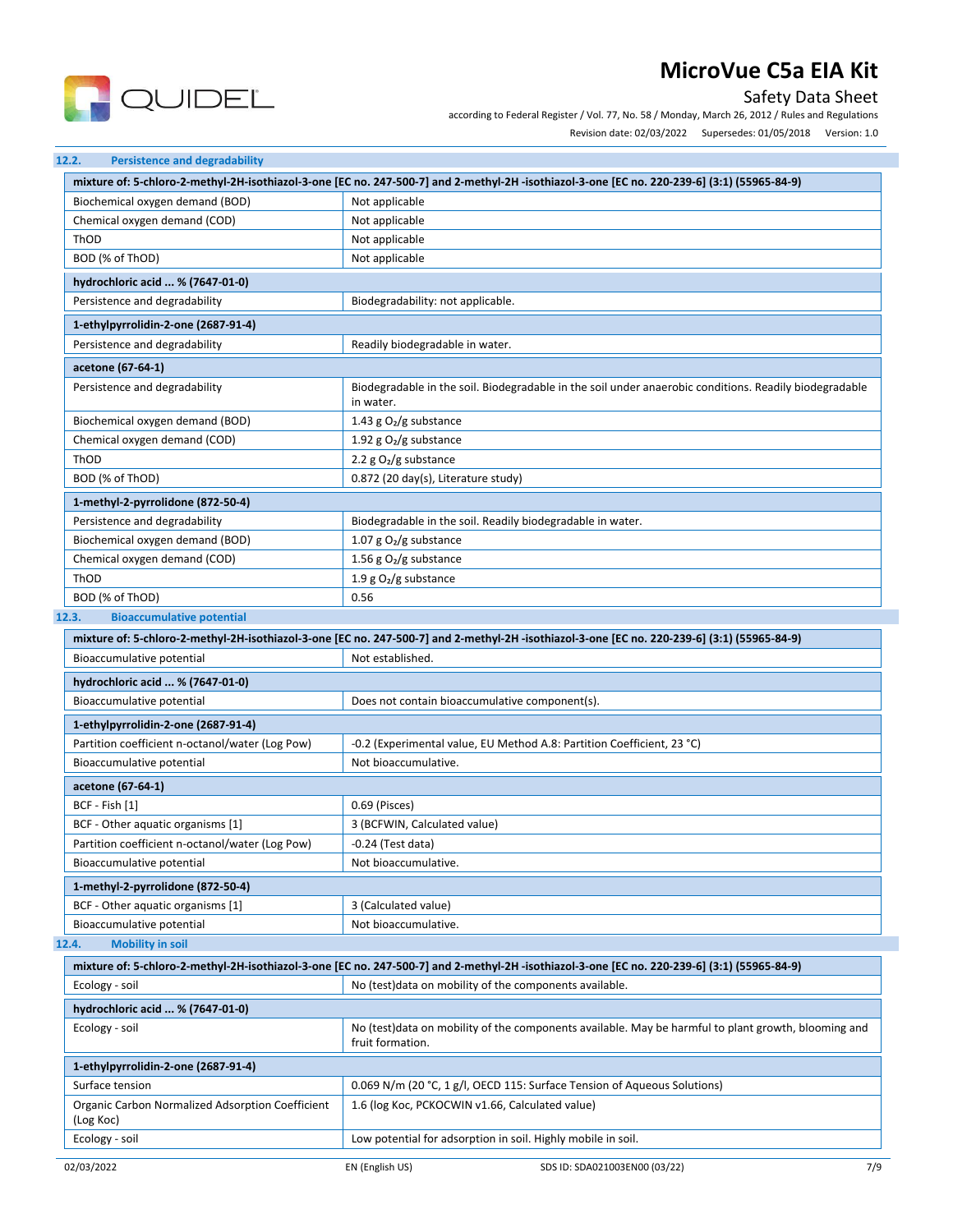

Safety Data Sheet

according to Federal Register / Vol. 77, No. 58 / Monday, March 26, 2012 / Rules and Regulations

Revision date: 02/03/2022 Supersedes: 01/05/2018 Version: 1.0

| acetone (67-64-1)                                             |                                                        |  |  |
|---------------------------------------------------------------|--------------------------------------------------------|--|--|
| Surface tension                                               | 0.0237 N/m                                             |  |  |
| Ecology - soil                                                | No (test) data on mobility of the substance available. |  |  |
| 1-methyl-2-pyrrolidone (872-50-4)                             |                                                        |  |  |
| Surface tension                                               | 0.407 N/m                                              |  |  |
| Organic Carbon Normalized Adsorption Coefficient<br>(Log Koc) | 1.32 (log Koc, Calculated value)                       |  |  |
| Ecology - soil                                                | Highly mobile in soil.                                 |  |  |
| <b>Other adverse effects</b><br>12.5.                         |                                                        |  |  |

No additional information available

| <b>SECTION 13: Disposal considerations</b> |                                                                                             |  |
|--------------------------------------------|---------------------------------------------------------------------------------------------|--|
| <b>Disposal methods</b><br>13.1.           |                                                                                             |  |
| Regional legislation (waste)               | Disposal must be done according to official regulations.                                    |  |
| Waste treatment methods                    | Dispose of contents/container in accordance with licensed collector's sorting instructions. |  |
| Sewage disposal recommendations            | Disposal must be done according to official regulations.                                    |  |
| Additional information                     | Flammable vapors may accumulate in the container.                                           |  |
| Ecology - waste materials                  | Avoid release to the environment.                                                           |  |

## **SECTION 14: Transport information**

## **Department of Transportation (DOT)**

Not regulated

### **International Maritime Dangerous Goods (IMDG)**

Not regulated

### **International Air Transport Association (IATA)**

Not regulated

## **SECTION 15: Regulatory information**

**15.1. US Federal regulations**

## **MicroVue C5a EIA Kit**

All components of this product are present and listed as Active on the United States Environmental Protection Agency Toxic Substances Control Act (TSCA) inventory

| mixture of: 5-chloro-2-methyl-2H-isothiazol-3-one [EC no. 247-500-7]<br>and 2-methyl-2H -isothiazol-3-one [EC no. 220-239-6] (3:1)                                       | CAS No 55965-84-9 | $< 1\%$    |
|--------------------------------------------------------------------------------------------------------------------------------------------------------------------------|-------------------|------------|
| hydrochloric acid  %                                                                                                                                                     | CAS No 7647-01-0  | $1 - 5%$   |
| 1-ethylpyrrolidin-2-one                                                                                                                                                  | CAS No 2687-91-4  | $1 - 5%$   |
| acetone                                                                                                                                                                  | CAS No 67-64-1    | $1 - 10%$  |
| 1-methyl-2-pyrrolidone                                                                                                                                                   | CAS No 872-50-4   | $1 - 10%$  |
| Contains chemical(s) subject to TSCA 12b export notification if product is shipped outside the U.S                                                                       |                   |            |
| 1-methyl-2-pyrrolidone                                                                                                                                                   | CAS No 872-50-4   | $1 - 10%$  |
| Chemical(s) subject to the reporting requirements of Section 313 or Title III of the Superfund Amendments and Reauthorization Act (SARA) of 1986 and 40<br>CFR Part 372. |                   |            |
| hydrochloric acid  %                                                                                                                                                     | CAS No 7647-01-0  | $1 - 5%$   |
| 1-mothyl-2-nyrrolidone                                                                                                                                                   | $CAS N0 872-50-4$ | $1 - 10\%$ |

| I-methyl-Z-pyrrolluone                                          |         | <b>CAS NO 872-30-4</b> | $1 - 10\%$ |
|-----------------------------------------------------------------|---------|------------------------|------------|
| hydrochloric acid  % (7647-01-0)                                |         |                        |            |
| Listed on EPA Hazardous Air Pollutant (HAPS)                    |         |                        |            |
| CERCLA RO                                                       | 5000 lb |                        |            |
| RQ (Reportable quantity, section 304 of EPA's List<br>of Lists) | 5000 lb |                        |            |
| SARA Section 302 Threshold Planning Quantity<br>(TPQ)           | 500 lb  |                        |            |